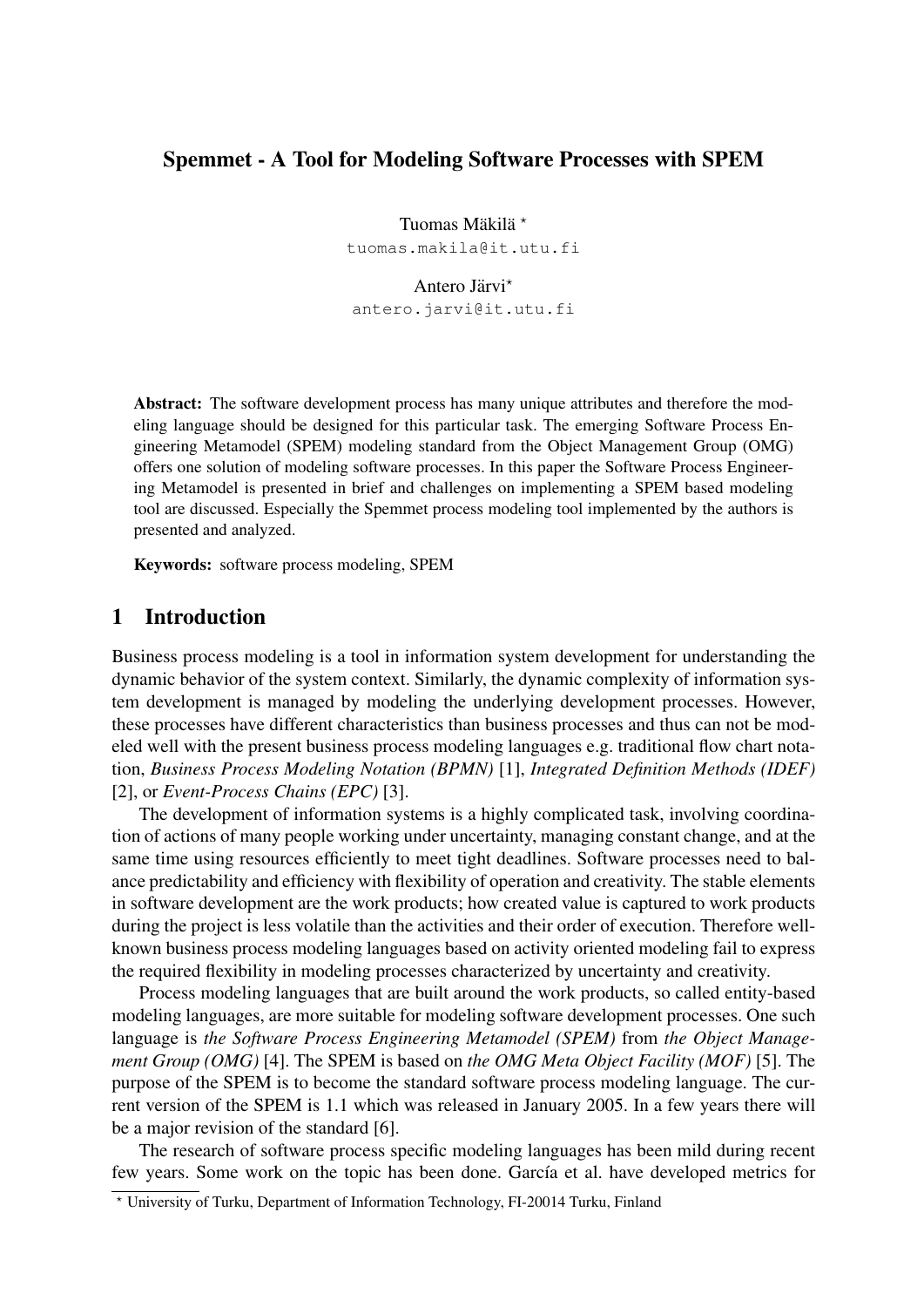evaluating maintainability of the software process models [7][8]. They have used the SPEM as a primary modeling language. Franch and Ribó have investigated ways to enhance reuse with appropriate modeling conventions [9]. They have developed own UML-based modeling language PROMENADE to support the reuse.

Besides the academic research there are some commercial tools, that support software process modeling techniques. Key practitioners in this field are IBM and Osellus. IBM provides a software process modeling tool that supports their Rational Unified Process framework [10]. Osellus have developed the IRIS product family which is meant for process authoring and enactment [11]. The IRIS product family has been built on the SPEM modeling language.

One interesting project related to the topic is the freshly started Eclipse Process Framework Project (EPF) [12]. The goal of the project is to provide process authoring tool framework and process content for different development needs. The work is based on the open Eclipse platform.

This report is based on the ongoing ReProCo research project, that investigates how software development should be supported by process modeling. The central issues are the type of modeled process content, its organization into process components, and the mechanisms of process content reuse. The aim is to provide flexible and customizable process models that can meet the high variety of the process needs, which are typically found in software companies. In addition these process models should be light to define and maintain. The concepts of the process content organization into reusable process libraries are presented in another paper [13].

This paper will focus on describing technological elements of software process modeling: the modeling language and a modeling tool based on the language. The context of software process modeling should still be kept in mind. The process models should be organized into reusable process libraries, which can be selected, tailored, and enacted by software companies based on the organizational and the project needs.

### 2 Software Process Engineering Metamodel (SPEM)

#### 2.1 SPEM standard

SPEM standard is closely related to *the UML* standard, since they both are based on the MOF specification. The SPEM 1.1 standard is actually built onto the SPEM Foundations package which is a subset of the UML 1.4 [14]. Basic element, relationship, and package structures are defined in this Foundations package. All other SPEM elements are defined in relation to the elements of the Foundations package through inheritance. Because there is a close connection between the SPEM and the UML, it is natural that the SPEM is also defined as a UML profile in the SPEM documentation [4, Chapter 11].

Although the SPEM notation resembles the UML, it has otherwise quite different structure. At the conceptual level, the main idea of SPEM based process is the interplay of three basic elements: *Process Roles* that are responsible for and execute *Activities* that consume and produce *Work Products*. Roles, Work Products, and Activities are all process definition elements. This is illustrated in Figure 1.

SPEM defines elements *Life Cycle*, *Phase* and *Iteration* that are used to model the dynamic structure of the process. A Life Cycle defines the order of Phases, which in turn can contain Iterations. A Process must have exactly one Life Cycle.

SPEM also defines elements that are meant for organizing other process elements from the viewpoint of process authoring, assembly and reuse. The purpose of *Packages* is to divide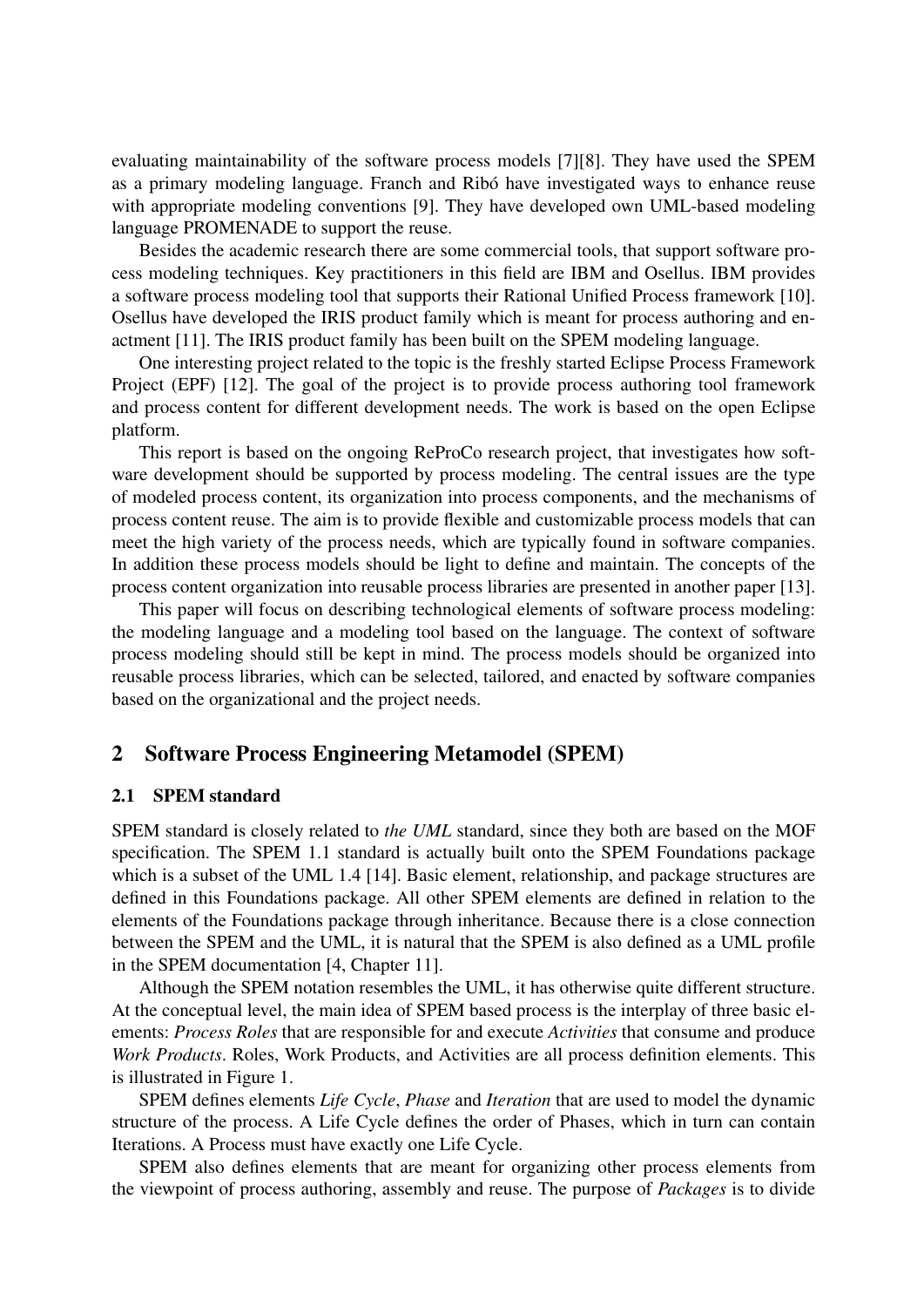

Fig. 1: The core concept of SPEM process modeling is a triangle formed by Role, Work Product and Activity.

process descriptions into self-containing parts. These parts can then be placed under configuration and version management and used for assembling and tailoring software development processes. *Process Components* are specializations of Packages. A Process Component is an internally consistent and self-contained chunk of process descriptions that may be reused with other Process Components to assemble complete processes. Process Components can import a non-arbitrary set of process definition elements. The *Discipline* is a specialization of the Process Component and is used to represent activities within a common process area, such as design, implementation or testing (corresponding to e.g. Core Work-flows in the Unified Process [15]). *Process* itself is also a specialization of the Process Component, that is intended to stand alone as a complete end-to-end process.

The assembly of processes is done by composition of Process Components. This requires unification of the Process Components. Corresponding output and input Work Products must be unified, as well as Process Roles and possibly other elements that are used in more than one Process Component. The details of unification are not defined in SPEM.

### 2.2 The scope of process modeling

Process modeling can be used in many different scales; at its simplest, an existing software process in a company would be modeled for clearer presentation and easier delivery. On the other extreme, a large company might manage a library of software process content and new endto-end processes would be created by combining and customizing process components, either internally developed or third party components. It is evident, that the more complex applications of process modeling and reuse require more sophisticated mechanisms for organizing process content. Unfortunately SPEM 1.1 cannot provide these mechanisms. However, the core ideas of SPEM modeling are unlikely to change. For this reason we are currently targeting for simple applications of process modeling; having only internally developed process content, a clear separation of static and dynamic process content, and simple mechanisms of process assembly [13]. As the SPEM standard evolves, these basic modeling concepts should remain valid.

# 3 Spemmet Process Modeling Tool

In this section we present a SPEM based modeling tool called *Spemmet*. The development of the tool begun at the early stage of the ReProCo project when we had to form a prototype process component model using the SPEM modeling language.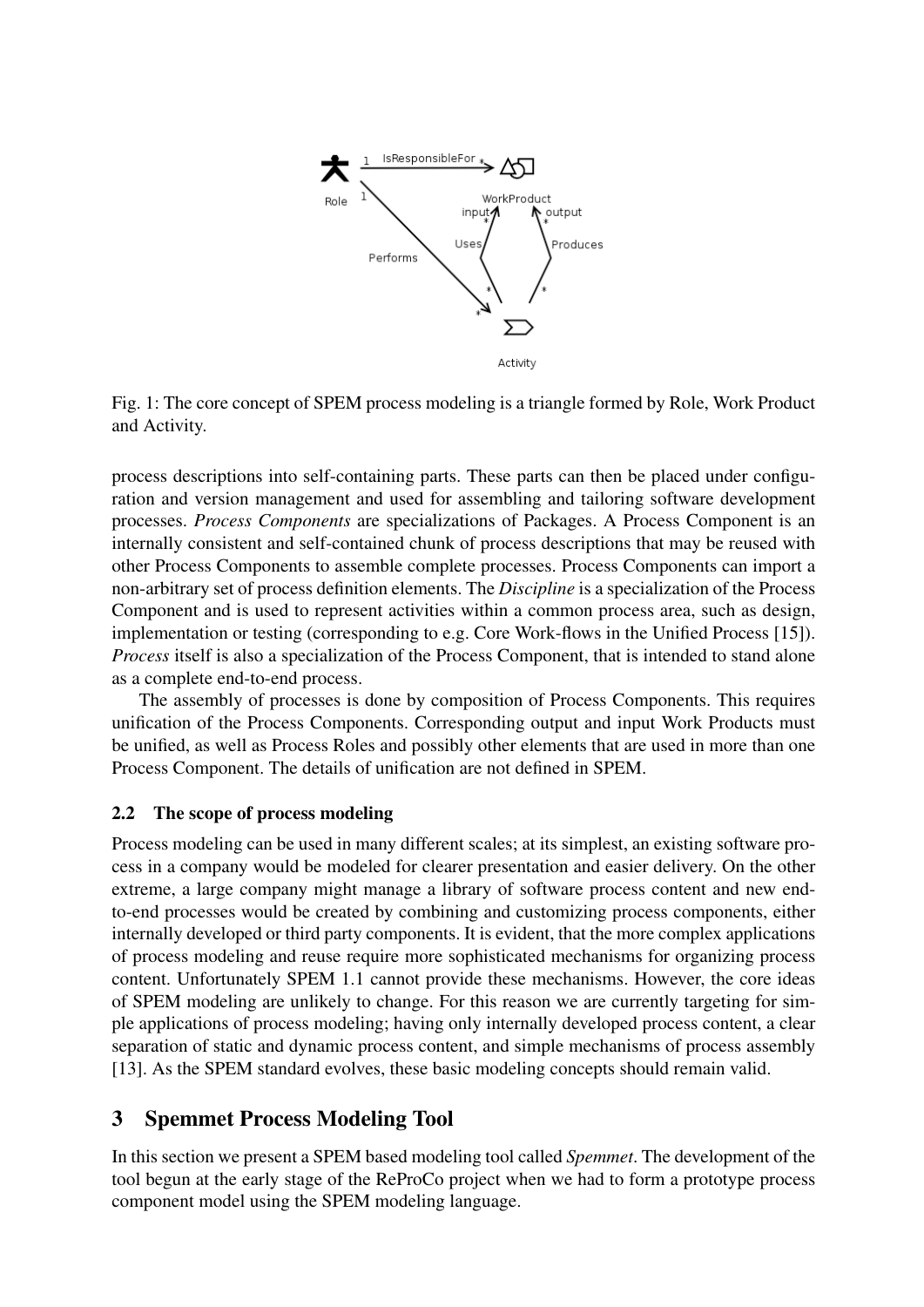Before the decision of the own SPEM modeling tool was made, several readily available tools were evaluated. The evaluated tools can be divided into four categories: Basic drawing tools, UML tools, XML tools, and SPEM specific editors. Drawing tools, UML tools, and SPEM tools concentrated on diagram drawing, whereas we needed more efficient means to bind textual data (e.g. tailoring guidelines) to process elements. These tools also had limited modeling support for our needs. XML tools were evaluated in order to exploit the SPEM XMI DTD (XML Metadata Interchange Document Type Definition) provided by OMG [16] for manual data input. It soon become apparent that the DTD was meant only for exchanging information between modeling programs and could not be used as a base for forms for manual data entry  $\frac{1}{1}$ .

When the Spemmet development started we made a couple of key design decisions. Firstly, we wanted to make sure that the tool would not restrict our modeling options. Of course, the tool should offer all necessary elements for modeling software processes and support the modeling efforts in order to make the modeling as easy as possible. It is equally important that the tool is flexible and allows the user to use different modeling techniques, because modeling needs change depending on the modeled process. Modeling tool must also allow user to experiment with different modeling techniques since there are no established software process modeling guidelines available.

Second design decision was to omit graphical representation of the process model and allow user to input and output data into the model only in textual form. It was apparent that the textual list of the attributes of a process element was easy to comprehend. Actually it would have been difficult to clearly express all attributes of one element in a graphical diagram. After the process element data is entered into machine-readable form, it is relatively easy to generate various graphical and textual views from this data in future version of the tool. This is an important design aspect, because in practice different stakeholders have different purposes of use for the same process model, and logical way of taking these varying and currently unanticipated requirements into consideration is to be able to offer multiple views to the model.

The implementation of the Spemmet tool was quite straightforward. It was developed on a web platform and used a shared data storage. The idea was that the tool would be available on any workstation without installation and multiple users could use it simultaneous. The overview of the architecture of the tool can been seen in Figure 2.



Fig. 2: Overview of the Spemmet architecture. Spemmet web clients communicate with the Spemmet server through the http protocol. The model data is stored in the database.

The most difficult task during the implementation was to transform the conceptual model of

 $1$  This was an anticipated outcome, because the original purpose of the XMI definitions is to enable metadata interchange between modeling tools.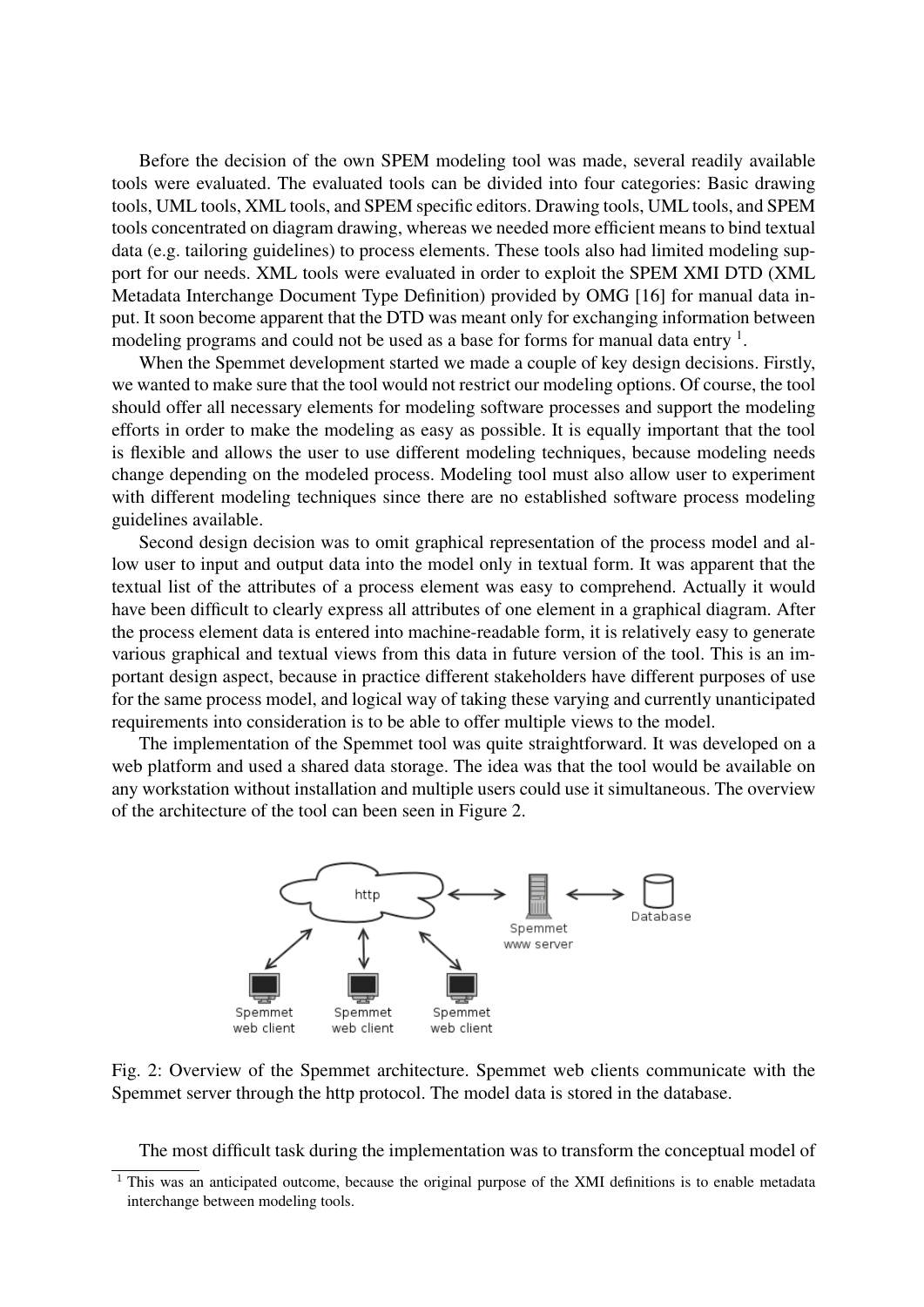the SPEM to the actual data structure definitions used by the tool. This was a consequence of the complexity of the SPEM standard specification. Some parts of the standard were ambiguous or simply too complex to be feasible in this kind of tool prototype. Good example of the latter is the state machine described in the SPEM Foundations package, which might be good for the UML 1.4 but is too complex for the SPEM.

Luckily the UML Profile definition of the SPEM was easier to understand and helped resolving some of the metamodel ambiguities. Some shortcuts were made with the most complex parts of the SPEM metamodel. However, the overall data structure of the Spemmet tool was kept as compatible with the SPEM standard as possible.

The most important classes of the Spemmet tool data model are presented in Figure 3. Only structures used for modeling static process elements were implemented in this first version of the Spemmet tool. Therefore the basic conceptual triangle of the SPEM presented in Figure 1 formed the heart of the class structure of the Spemmet tool. Guidance and Package classes were adopted to support the process reuse: The Guidance class enabled documentation and tailoring guidelines integration into the process models and the Package class made possible to logically group process model elements. Figure 3 also shows that all of the SPEM classes are inherited from the Model Element class.



Fig. 3: Core classes from the SPEM implemented in the Spemmet tool.

The first version of the Spemmet tool was successfully implemented and included all the features that were needed in our modeling project. The basic architecture works fine and it is possible to use modeling tool with a web browser through any workstation in our intranet. Multiple users are able to model with the tool simultaneously, although there are still some scalability issues and no user management in this first version.

The most important feature for flexible and practical process modeling styles is the versatile linking between the process elements. All basic elements can be linked together using multiple relationship types. Association, dependency, and inheritance, which are familiar from the UML standard, are all supported. The user can to browse elements by following these relationship links. Together with the basic package structure the user can navigate through the process model easily and in appropriate manner.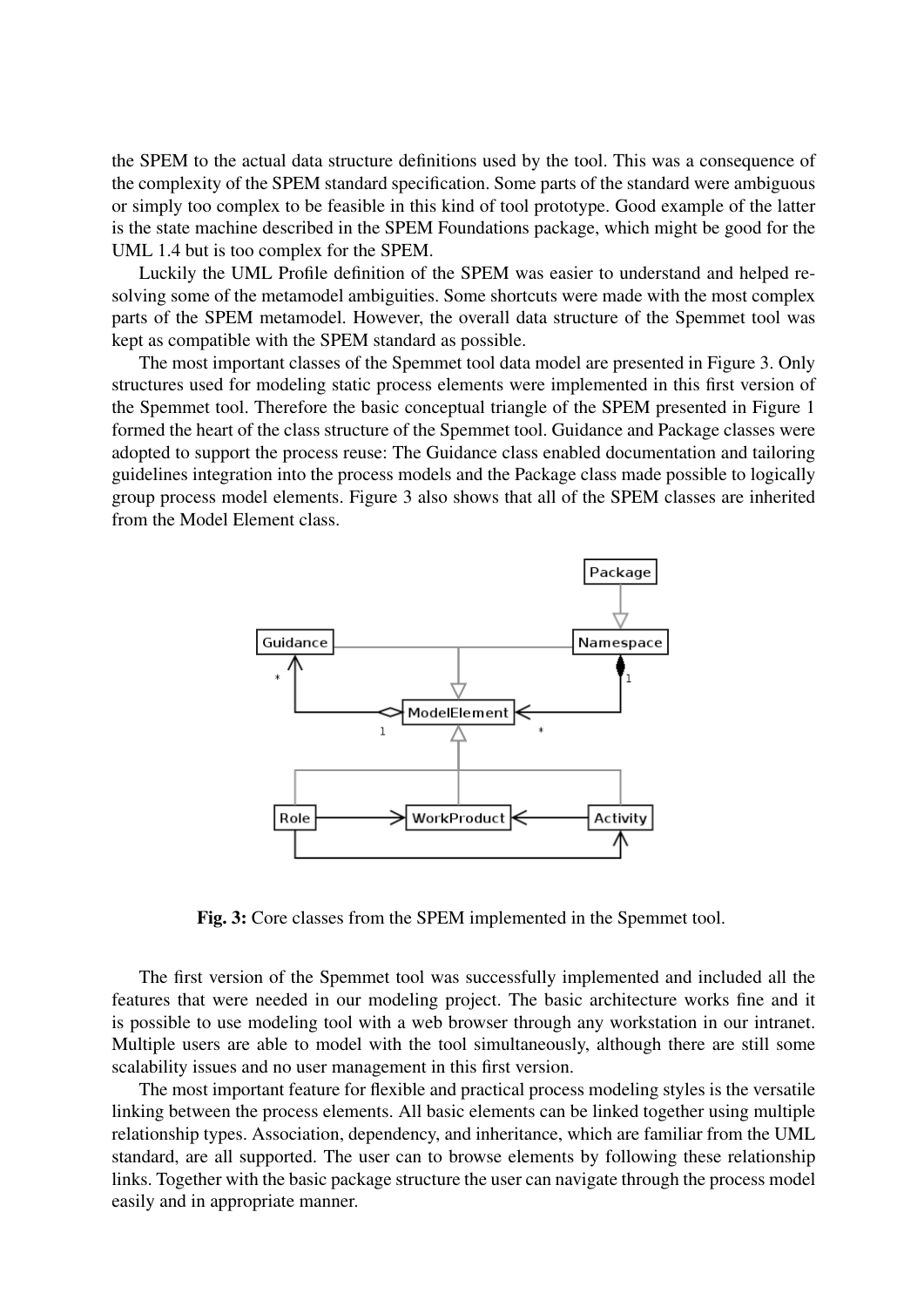The user interface of the Spemmet tool is naturally quite simple, because in the SPEM all process elements are inherited from the same parent class (i.e. Model Element class). Therefore the user can browse and edit all process elements in consistent one-screen view. This simple design allowed us also to implement an html exporter, which is a great help when we have to share snapshots of the model with other stakeholders. A screen shot of the Spemmet user interface can be seen in Figure 4.

|      |                                              |                                                                       |  |                              |  | Work product:RUP use case model (0000000005) - Mozilla Firefox |              |  |  |                                                | $   x$ |
|------|----------------------------------------------|-----------------------------------------------------------------------|--|------------------------------|--|----------------------------------------------------------------|--------------|--|--|------------------------------------------------|--------|
| File |                                              |                                                                       |  | Edit View Go Bookmarks Tools |  | Help                                                           |              |  |  |                                                |        |
|      |                                              |                                                                       |  |                              |  |                                                                |              |  |  |                                                |        |
|      | Work product:RUP use case model (0000000005) |                                                                       |  |                              |  |                                                                |              |  |  |                                                |        |
|      | Namespace: Index -> Package - Paketti1       |                                                                       |  |                              |  |                                                                |              |  |  |                                                |        |
|      | <b>Attributes</b>                            |                                                                       |  |                              |  |                                                                |              |  |  |                                                |        |
|      |                                              | Responsible role:<br>Default role<br>Kind:<br>UML Model (Deliverable) |  |                              |  |                                                                |              |  |  |                                                |        |
|      | <b>External Descriptions</b>                 |                                                                       |  |                              |  |                                                                |              |  |  |                                                |        |
|      | Add external description                     |                                                                       |  |                              |  |                                                                |              |  |  |                                                |        |
|      | Associations                                 |                                                                       |  |                              |  |                                                                |              |  |  |                                                |        |
|      | Add association                              |                                                                       |  |                              |  |                                                                |              |  |  |                                                |        |
|      | Generalizations                              |                                                                       |  |                              |  |                                                                |              |  |  |                                                |        |
|      | Add generalization                           |                                                                       |  |                              |  |                                                                |              |  |  |                                                |        |
|      |                                              |                                                                       |  | Work product:Use case model  |  |                                                                |              |  |  | Edit generalization   Delete<br>generalization |        |
|      | Work product:RUP use case model              |                                                                       |  |                              |  |                                                                |              |  |  |                                                |        |
|      | <b>Dependencies</b>                          |                                                                       |  |                              |  |                                                                |              |  |  |                                                |        |
|      | Add dependency                               |                                                                       |  |                              |  |                                                                |              |  |  |                                                |        |
|      |                                              |                                                                       |  |                              |  | Process component: Komponentti1                                | Inports Sone |  |  | Edit dependency   Delete<br>dependency         |        |
|      |                                              |                                                                       |  |                              |  | Work product:RUP use case model                                |              |  |  |                                                |        |
|      |                                              |                                                                       |  |                              |  |                                                                |              |  |  |                                                |        |

Fig. 4: Screen shot of an element view of the Spemmet tool.

# 4 Further Work

The Spemmet tool is our first attempt to get practical understanding of the SPEM based process modeling. At the time being the Spemmet tool includes only static process elements of the SPEM standard. The tool must be further developed so that the process dynamics mentioned at the introduction section can be modeled. Especially elements in Process Life Cycle package (i.e. Phase, Life Cycle, Iteration) are important, because these elements are used to express temporal relationships between activities. Modeling of the dynamic structures can however be based on elements that are already included in the tool. For example an activity can be automatically connected to the compatible activities using the input and output work products and their states.

Our work continues on two mutually supporting tracks: first we are carrying out an empirical investigation on the needs and applications of process modeling in software companies. Together with theoretical research on software process modeling, the empirical study results guide the second track, the development of Spemmet tool. The goal is to be able to meet the practical modeling needs in a wide range of companies, and support them with process modeling tools.

The standardization work of SPEM is ongoing; the version 2.0 [6] will be released with in a few years. This of course introduces some uncertainty, but on the other hand, it gives us time to understand the potential and sound ways of applying process modeling in companies.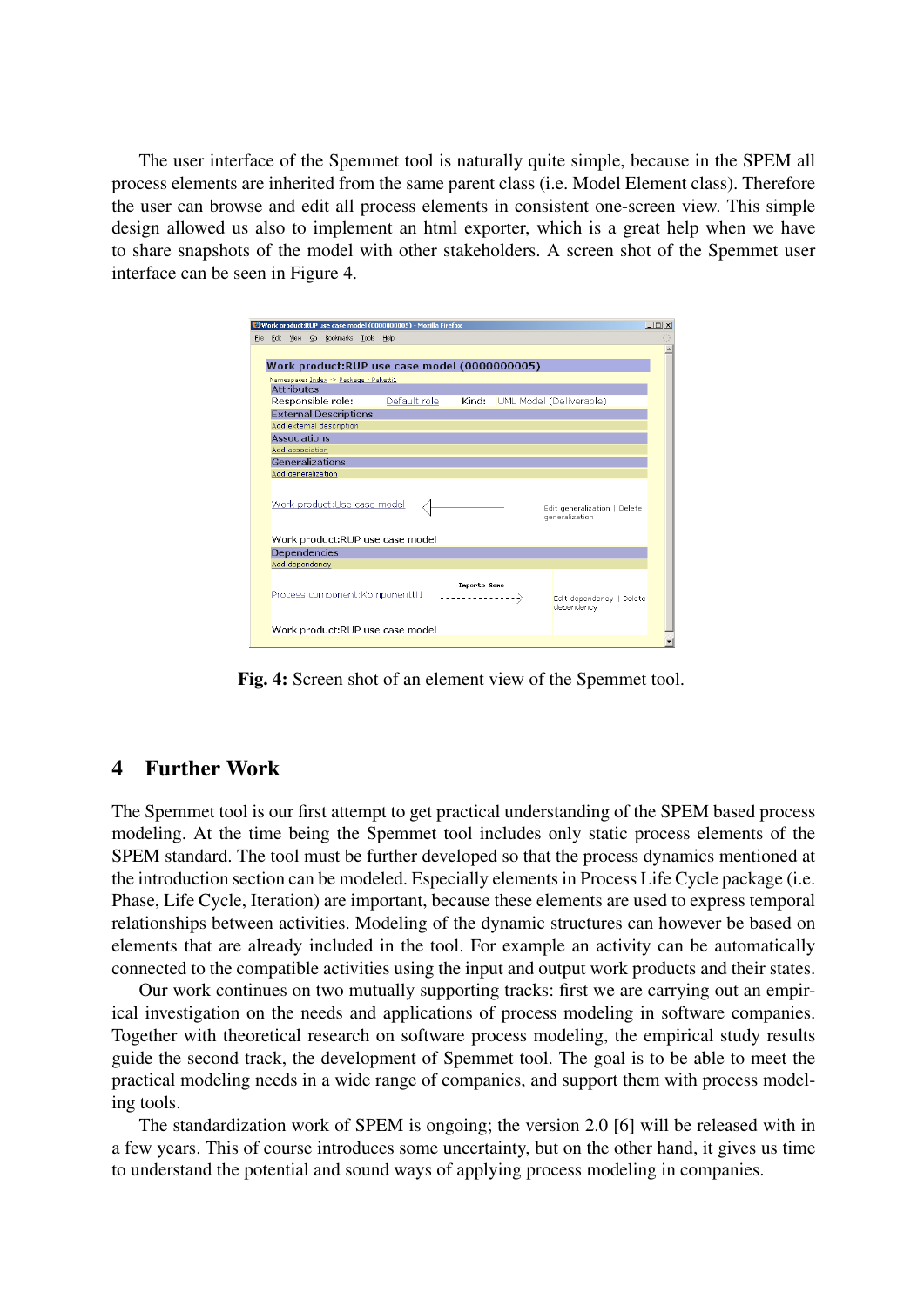### 5 Conclusions

Our experiment with the Spemmet tool shows that it is possible to develop a working process model tool in a relatively short time using the SPEM process modeling standard. The SPEM standard is certainly hard to follow in places and partially too complex. Therefore some shortcuts have to be made at least for this kind of lightweight modeling tool.

The tool was successfully used to model parts of a process framework during the ReProCo project. The modeling was quicker than with tools that were not designed for process modeling, because the tool supported directly SPEM metamodel concepts. The communication about the model itself was also easier with the other stakeholders of the project, because all necessary information of a process element was collected into one place.

The clear benefit from the SPEM specific modeling tool was that the tool makes modeling easier and enables quick modifications. Models made with the software process specific tools seem to be more informative than models "hacked" with other modeling tools.

The greatest challenge with the SPEM modeling standard is to promote its use both in the academic world and in the software industry. Also, the current SPEM 1.1 version is immature, and this obstacle will probably be removed by the forthcoming SPEM 2.0. The only way we see to increase the adoption of SPEM is to develop working SPEM based modeling tools that will help learning modeling techniques and experimenting with the SPEM.

*This article is based on work done during the ReProCo research project (Sub-project of the E!3320 project) in co-operation with Genestia Group Inc. - Neoxen Systems and Devera Software Development Center.*

# Bibliography

- 1. *Business Process Modeling Notation Specification Final Adopted Specification.* Object Management Group, 2006. dtc/06-02-01.
- 2. *Integrated Definition Methods Home Page.* http://www.idef.com/, Knowledge Based Systems Inc. Accessed on March 16 2006.
- 3. Becker et al.: *Process Management A Guide for the Design of Business Processes.* Springer, 2003.
- 4. *Software Process Engineering Metamodel Specification Version 1.1.* Object Management Group, 2005. formal/05-01-06.
- 5. *Meta Object Facility (MOF) Specification Version 1.3.* Object Management Group, 2000. formal/00-04-03.
- 6. *Software Process Engineering Metamodel (SPEM) 2.0 Request For Proposal.* Object Management Group, 2004. ad/2004-11-04.
- 7. García et al.: *Integrated Measurement for the Evaluation and Improvement of Software Processes*. Lecture Notes in Computer Science, Volume 2786, Springer, 2003. pp 94 – 111.
- 8. García et al.: *Definition and Empirical Validation of Metrics for Software Process Models*. Lecture Notes in Computer Science, Volume 3009, Springer, 2004. pp 146 – 158.
- 9. Franch and Ribó: A UML-Based Approach to Enhance Reuse within Process Technology. Lecture Notes in Computer Science, Volume 2786, Springer, 2003. pp 74 – 93.
- 10. *Rational Unified Process Home Page.* http://www.ibm.com/software/awdtools/ rup/, IBM. Accessed on March 16 2006.
- 11. *Osellus Home Page.* http://www.osellus.com/. Accessed on March 16 2006.
- 12. *Eclipse Process Framework Project Home Page.* http://www.eclipse.org/epf/, The Eclipse Foundation. Accessed on March 16 2006.